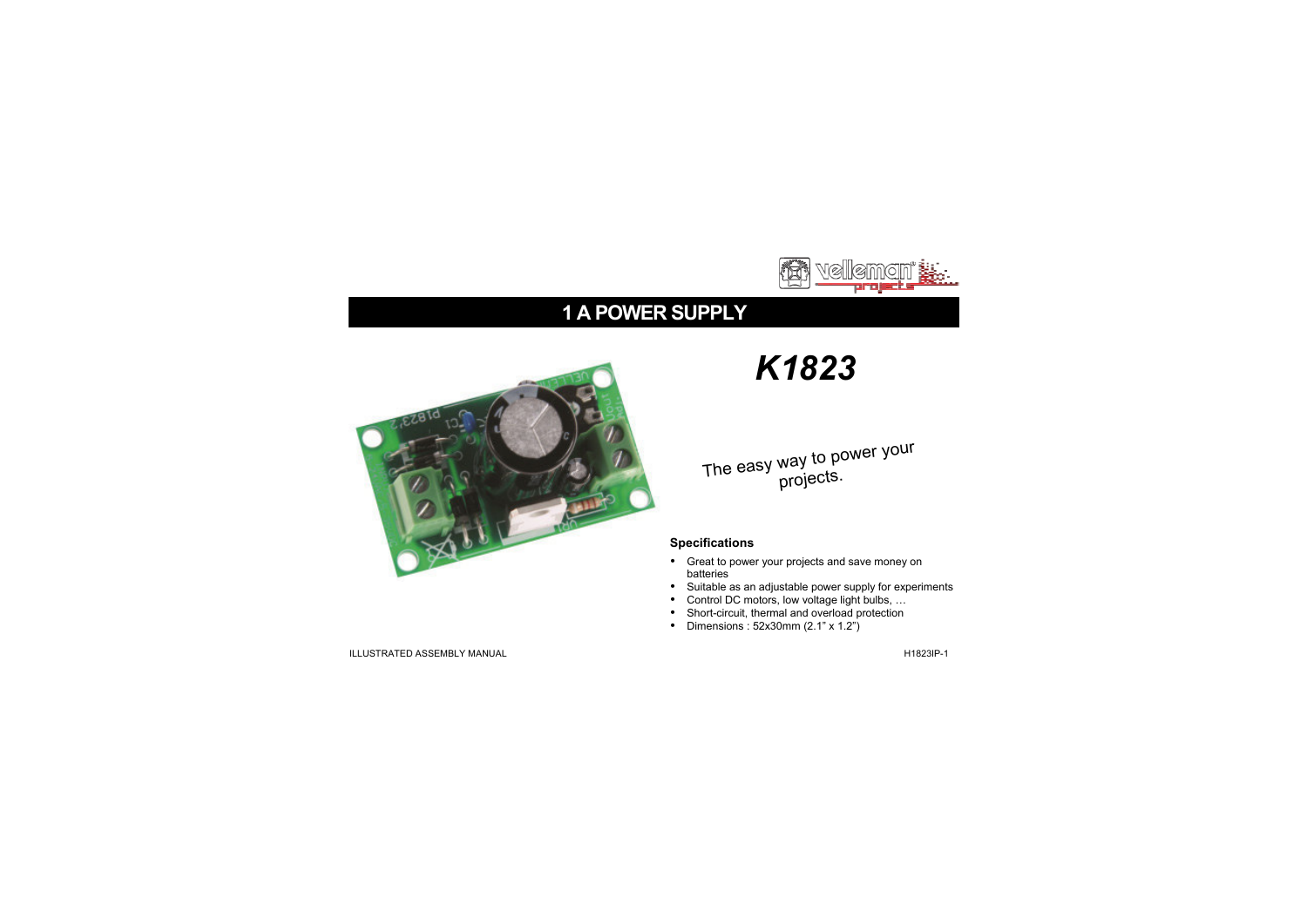### **Features**

- $\boxtimes$  Just add a suitable transformer (see table)
- $\boxtimes$  Great to power your projects and save money on batteries
- $\boxtimes$  Suitable as an adjustable power supply for experiments
- Control DC motors, low voltage light bulbs, …

## **Specifications :**

- Preset any voltage between 1.5 and 35V
- Very low ripple (80dB rejection)
- Short-circuit, thermal and overload protection
- Max input voltage : 28VAC or 40VDC
- Max dissipation : 15W (with heatsink)
- Dimensions :  $52x30mm$  (2.1" x 1.2")

| Choose the right transformer |                    |
|------------------------------|--------------------|
| Max DC output voltage        | Transformer rating |
| 3.5V                         | 9VAC / 15VA        |
| 5.8V                         | 12VAC / 30VA       |
| 8.13V                        | 15VAC / 30VA       |
| 13.15V                       | 18VAC / 30VA       |
| 15.18V                       | 22VAC / 30VA       |
| 18.22V                       | 24VAC / 50VA       |
| 22.35V                       | 28VAC / 50VA       |

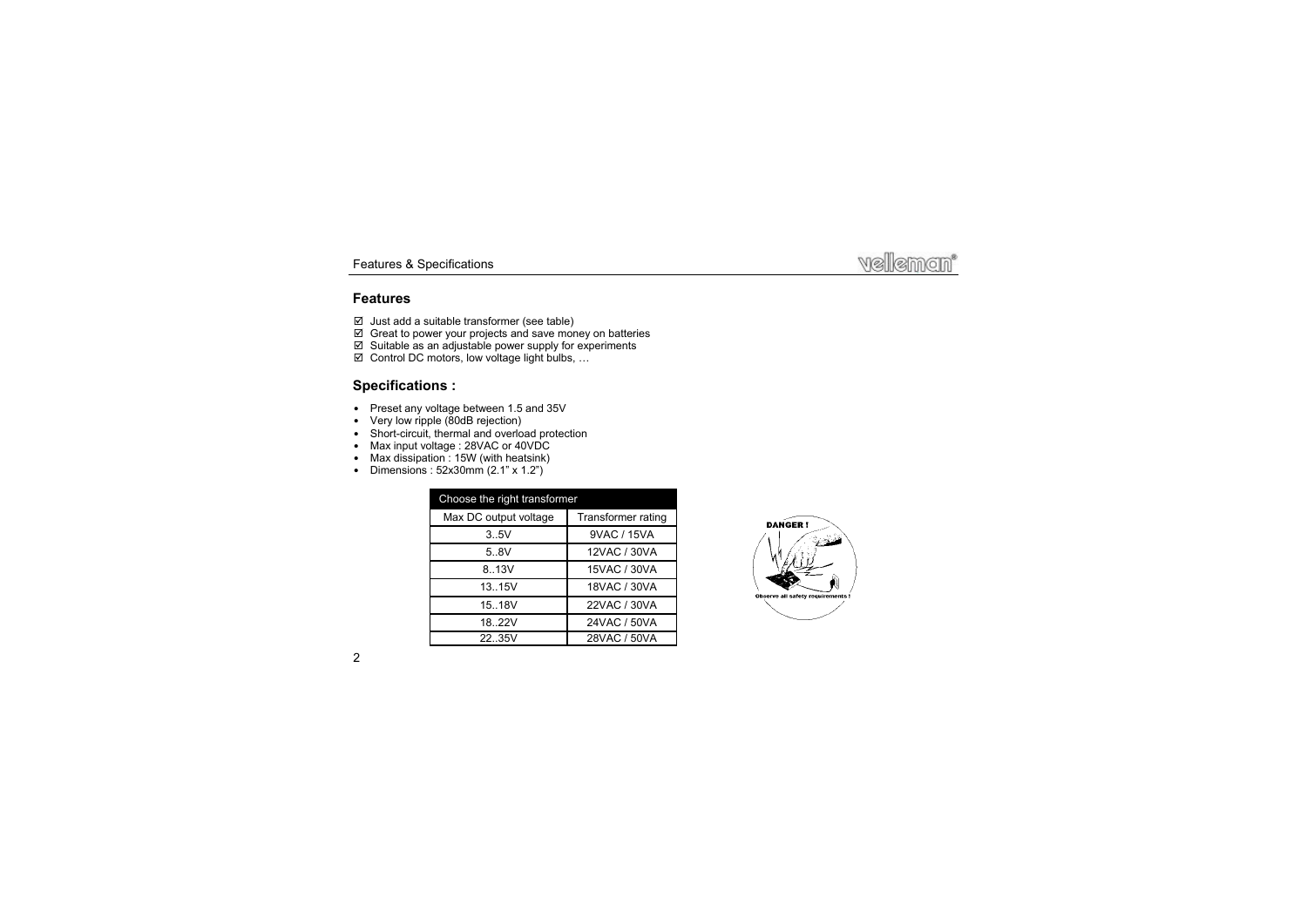#### Assembly hints

#### **1. Assembly (Skipping this can lead to troubles ! )**

Ok, so we have your attention. These hints will help you to make this project successful. Read them carefully.

#### **1.1 Make sure you have the right tools:**

- A good quality soldering iron (25-40W) with a small tip.
- Wipe it often on a wet sponge or cloth, to keep it clean; then apply solder to the tip, to give it a wet look. This is called 'thinning' and will protect the tip, and enables you to make good connections. When solder rolls off the tip, it needs cleaning.
- Thin raisin-core solder. Do not use any flux or grease.
- A diagonal cutter to trim excess wires. To avoid injury when cutting excess leads, hold the lead so they cannot fly towards the eyes.
- Needle nose pliers, for bending leads, or to hold components in place.
- Small blade and Phillips screwdrivers. A basic range is fine.

**For some projects, a basic multi-meter is required, or might be handy** 

#### **1.2 Assembly Hints :**

- $\Rightarrow$  Make sure the skill level matches your experience, to avoid disappointments.
- $\Rightarrow$  Follow the instructions carefully. Read and understand the entire step before you perform each operation.
- $\Rightarrow$  Perform the assembly in the correct order as stated in this manual
- $\Rightarrow$  Position all parts on the PCB (Printed Circuit Board) as shown on the drawings.
- $\Rightarrow$  Values on the circuit diagram are subject to changes, the values in this assembly guide are correct\*
- $\Rightarrow$  Use the check-boxes to mark your progress.
- $\Rightarrow$  Please read the included information on safety and customer service

\* Typographical inaccuracies excluded. Always look for possible last minute manual updates, indicated as 'NOTE' on a separate leaflet.

#### **1.3 Soldering Hints :**

- **1-** Mount the component against the PCB surface and carefully solder the leads
- **2-** Make sure the solder joints are cone-shaped and shiny
- **3-** Trim excess leads as close as possible to the solder joint













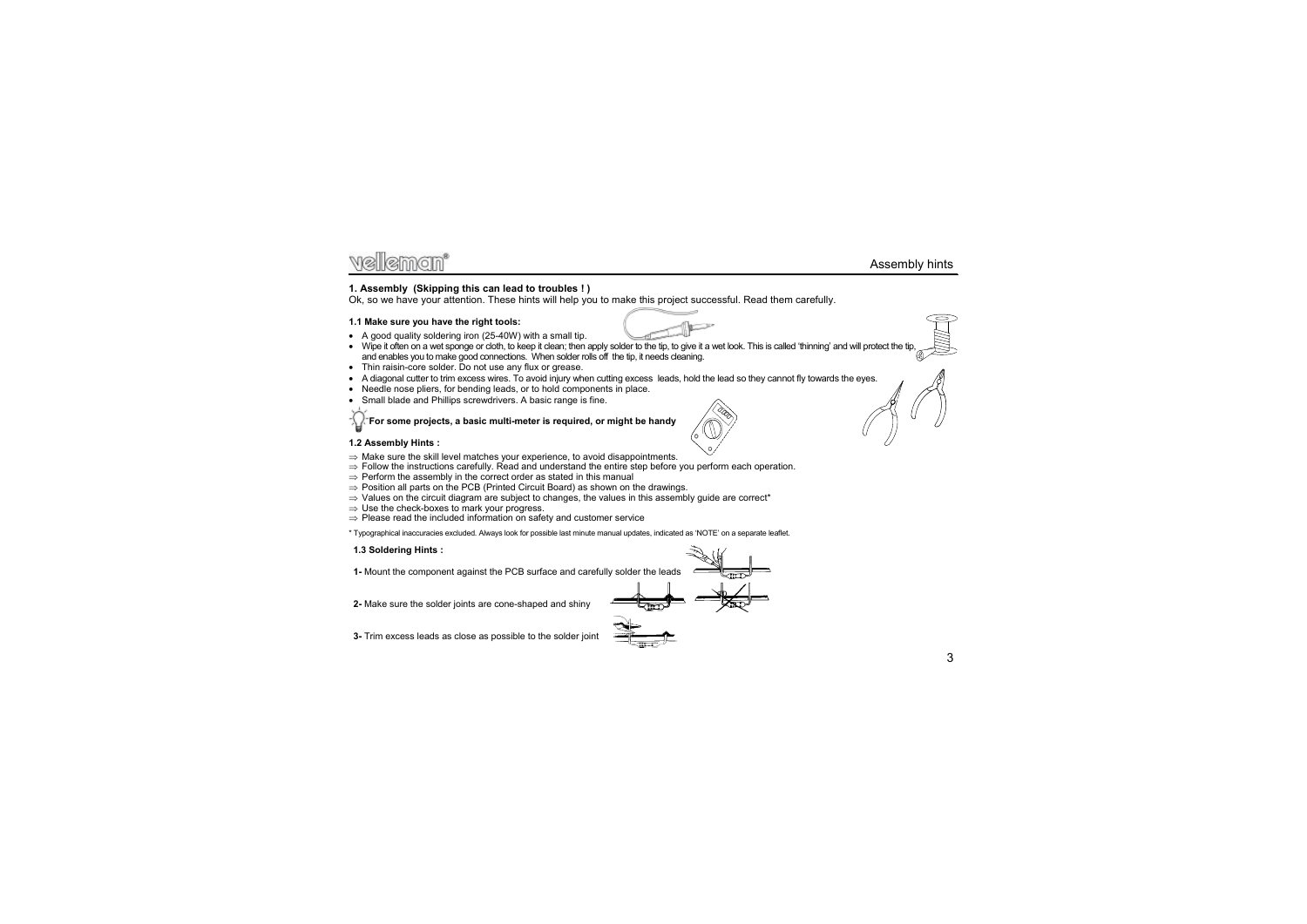

### **DO NOT BLINDLY FOLLOW THE ORDER OF THE COMPONENTS ONTO THE TAPE. ALWAYS CHECK THEIR VALUE ON THE PARTS LIST!**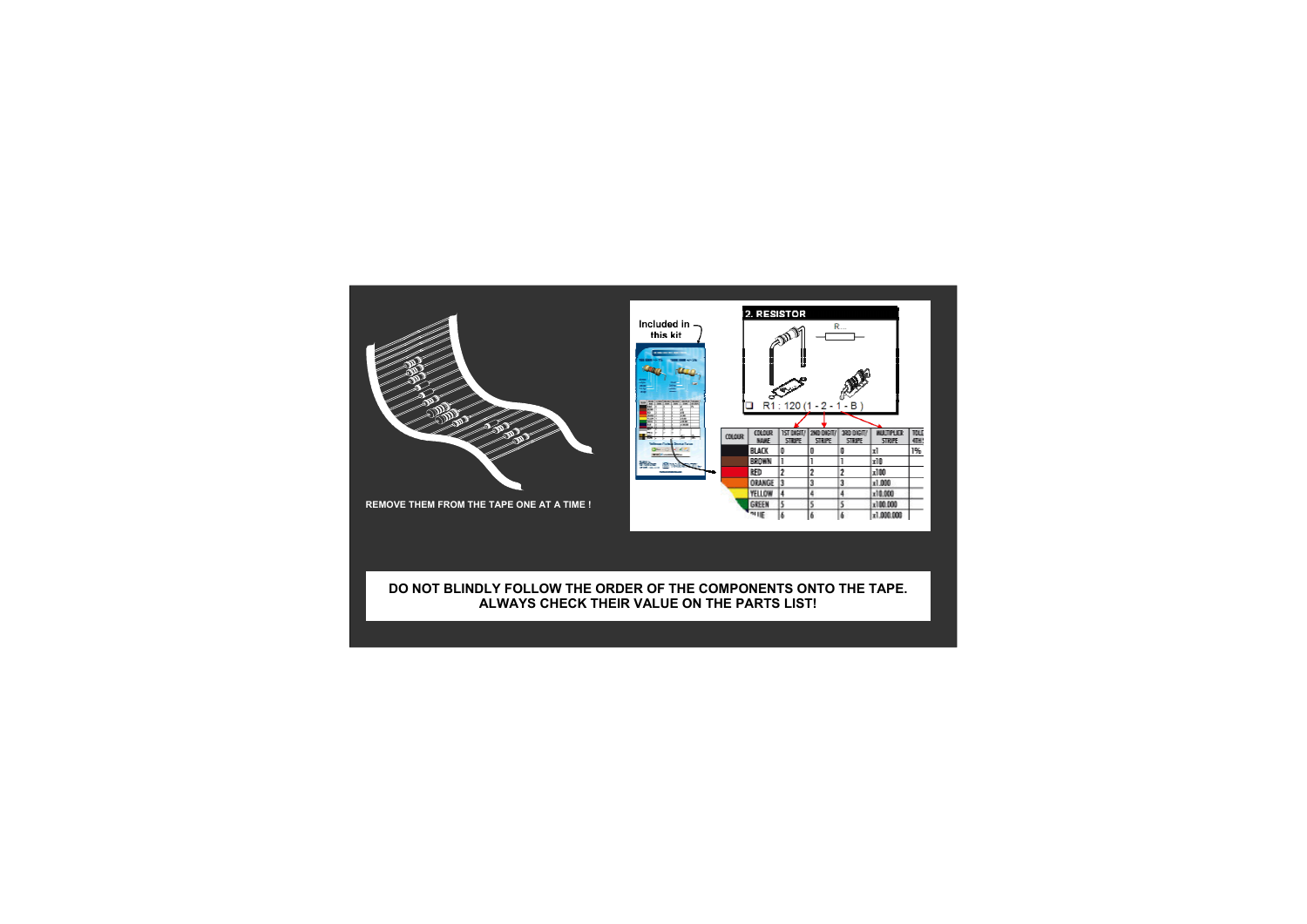## vellemon\*

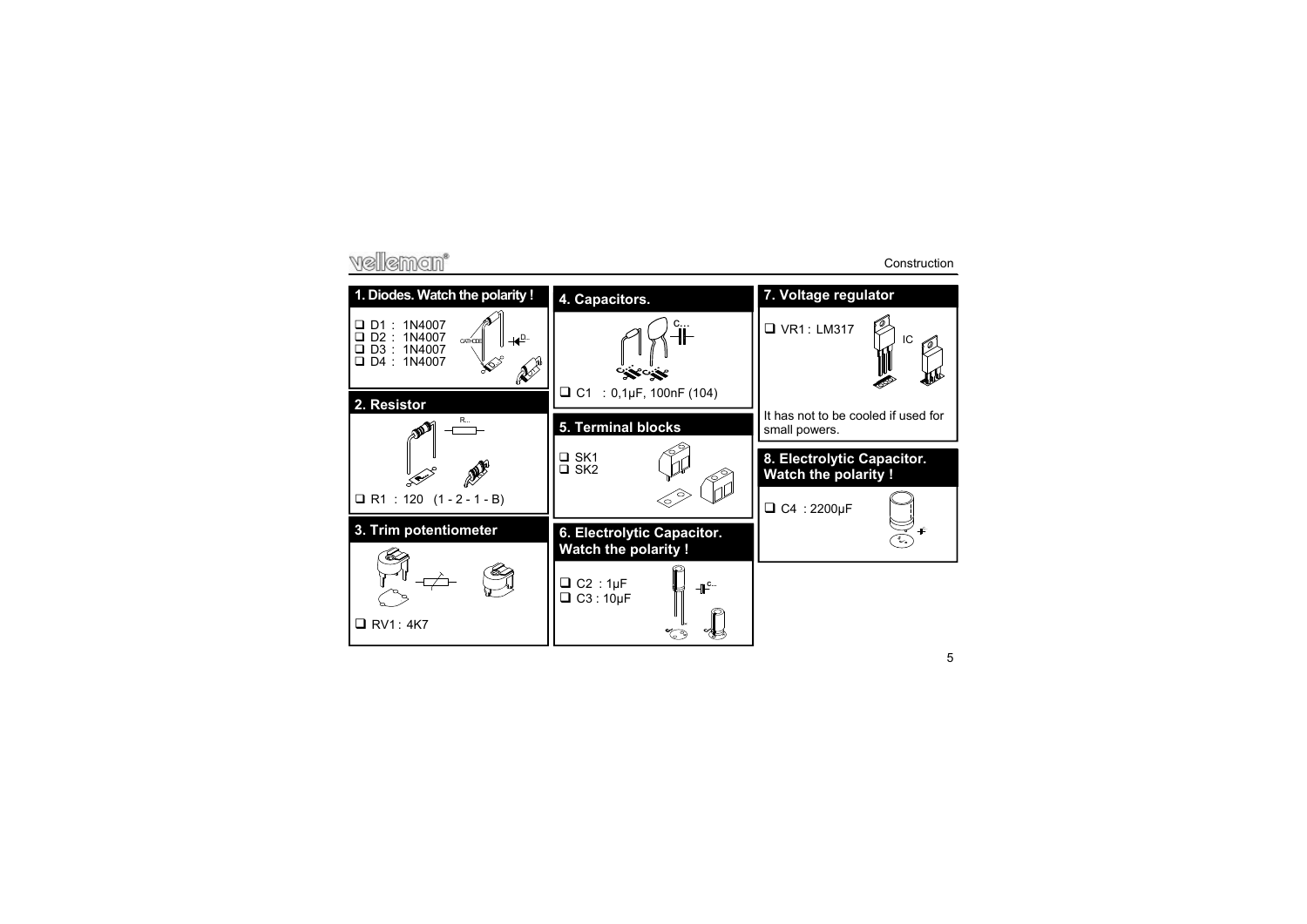

### **9. Connection example**



Execute the connection as depicted in the figure. Connect the alternating voltage of a transformer with the 'AC IN' connections. Connect the output voltage with the '+' and '-' connections. Set the desired output voltage with trimmer RV1. Mount VR1 on a suitable heatsink for applications requiring more power.

Be sure to provide sufficient electric insulation: fit an insulator and a plastic insulation ring between the VR1 and the heatsink because the metal side of the VR1 is electrically connected with the rest of the circuit.

Replace the trimmer with a potentiometer of the same rating if you want to use the circuit as a permanently adjustable power supply.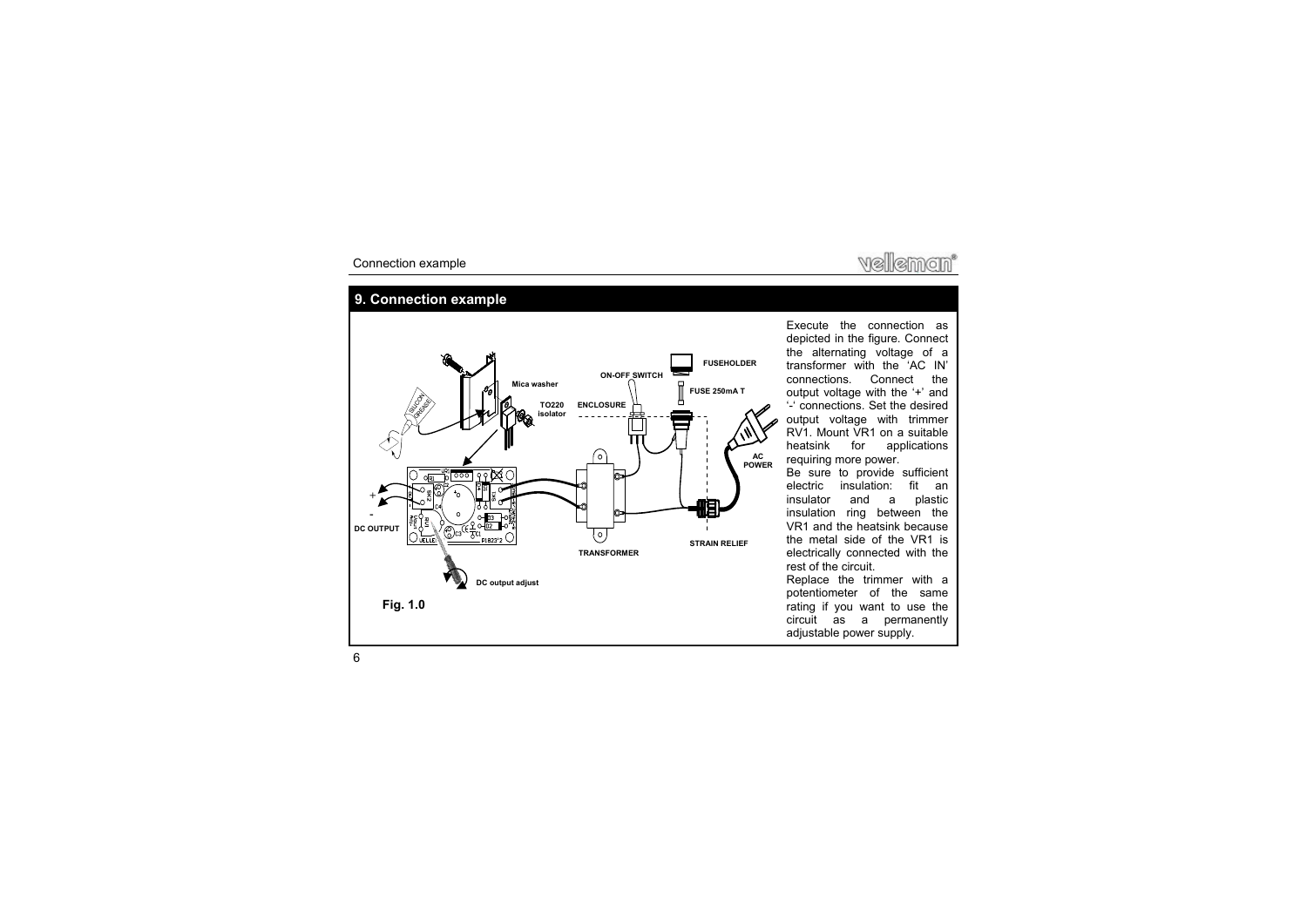## velleman\*

## **10. PCB layout.**



## **11. Diagram**